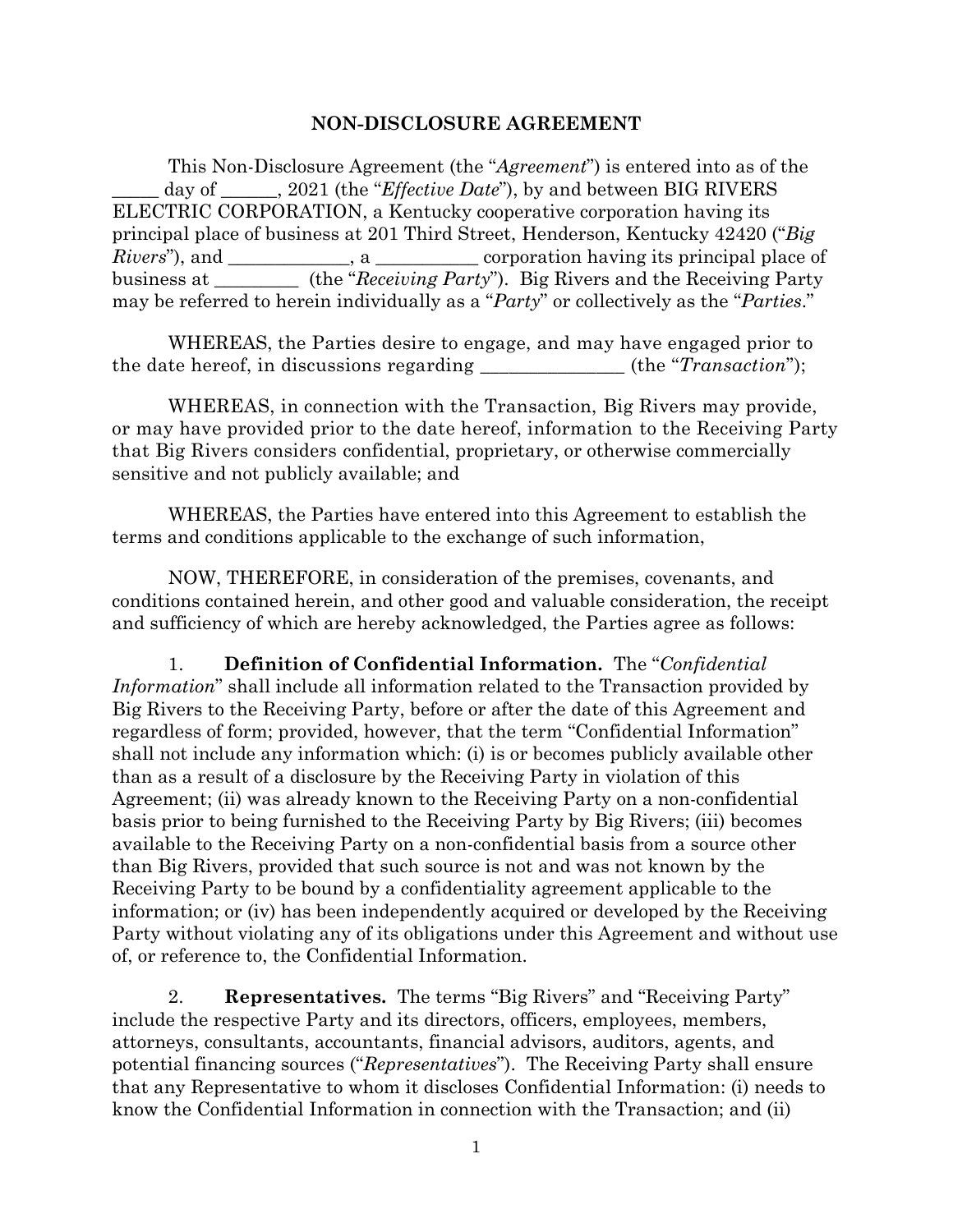complies with the terms and conditions of this Agreement. Any disclosure by a Representative of the Receiving Party in violation of the provisions of this Agreement shall be a breach of this Agreement by the Receiving Party.

3. **Non-Disclosure of Confidential Information.** Subject to Paragraph 5, and regardless of whether the Transaction is consummated, the Receiving Party shall keep the Confidential Information strictly confidential and shall not disclose any Confidential Information to any person except with Big Rivers' prior written consent or as otherwise expressly permitted herein. The Receiving Party shall safeguard against unauthorized disclosures by employing the same means and degree of care to protect the Confidential Information as it does to protect its own non-public, confidential, or proprietary information. The Receiving Party shall promptly notify Big Rivers of any unauthorized disclosures that it may discover and shall endeavor to prevent further such disclosures.

4. **Use and Ownership of Confidential Information.** The Receiving Party shall use the Confidential Information only for the strictly limited purposes of evaluating and consummating the Transaction. The Receiving Party acknowledges that Big Rivers' Confidential Information (including tangible copies and computerized or electronic versions thereof) is and at all times remains the sole and exclusive property of Big Rivers, and Big Rivers has the exclusive right, title, and interest to the Confidential Information. Nothing in this Agreement shall be construed as granting any rights to the Receiving Party, by license or otherwise, to any of the Confidential Information, except the limited rights of use described in this Agreement.

5. **Required Disclosures.** Notwithstanding any other provision hereof, in the event that the Receiving Party becomes legally compelled (by deposition, interrogatory or information request, request for documents, subpoena, open records request, or otherwise) to disclose any of the Confidential Information, the Receiving Party shall give Big Rivers, to the extent legally permissible, prompt written notice of such requirement prior to any disclosure so that Big Rivers may seek a protective order or other appropriate remedy limiting or restricting the disclosure. If, in the absence of a protective or other such order, the Receiving Party is legally compelled to disclose any Confidential Information, the Receiving Party may provide only that limited portion of the Confidential Information that is legally required to be disclosed, and it shall exercise reasonable efforts to obtain assurance that confidential treatment will be afforded to such Confidential Information.

6. **Provision of Confidential Information.** This Agreement shall not be construed to create any obligation on behalf of Big Rivers to provide any Confidential Information to the Receiving Party.

7. **No Transaction Obligations.** Neither Party is under any obligation to enter into any further agreements with the other Party of any nature whatsoever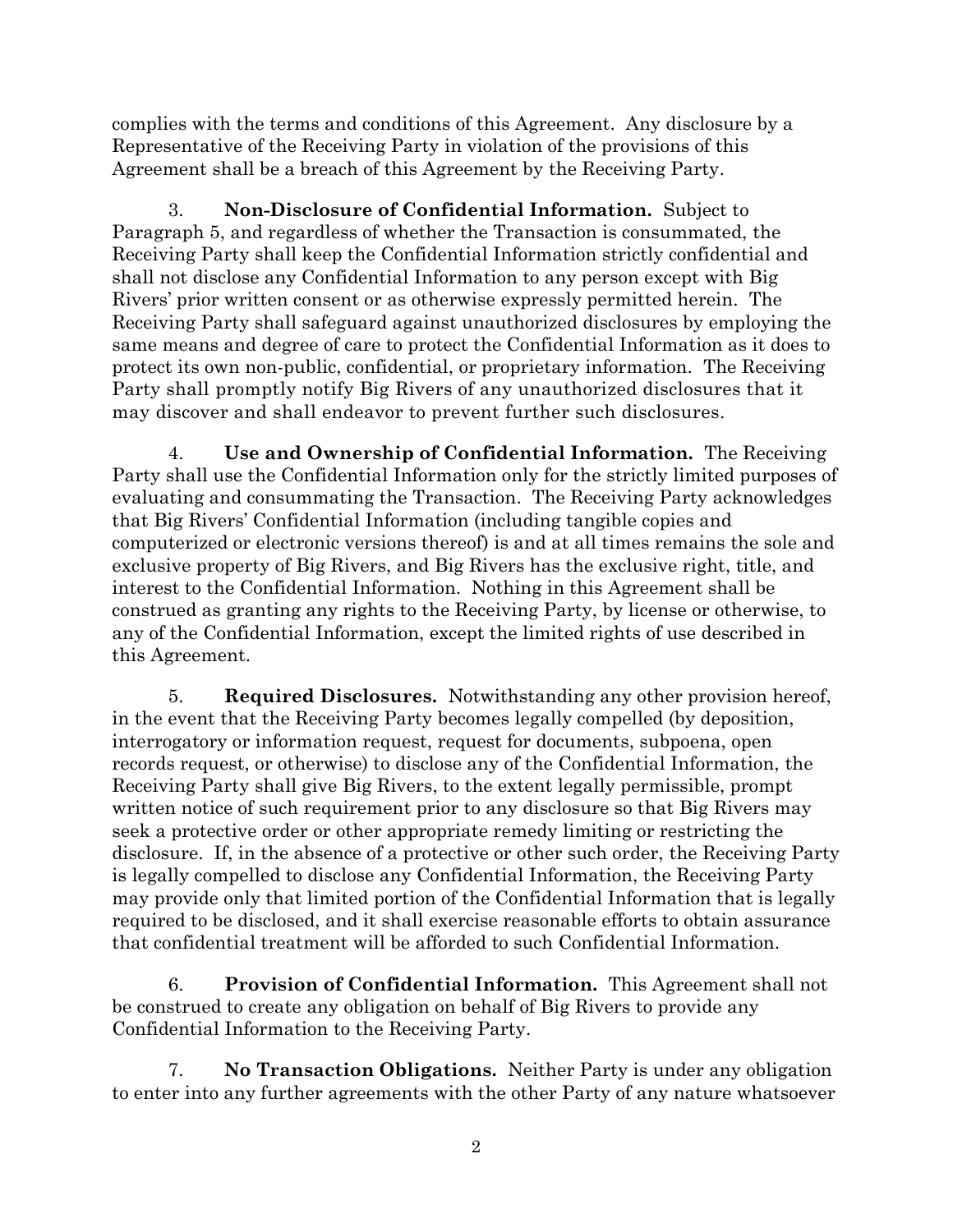as a result of this Agreement, and unless otherwise agreed in a separate agreement, each Party shall be free at all times to hold negotiations or enter into agreements with any other persons or entities whatsoever (including with respect to projects like or similar to any project under discussion by the Parties hereto) in addition to or in lieu of the Transaction. No agency or partnership relationship is created between the Parties by this Agreement.

8. **Return or Destruction of Confidential Information.** Upon written request by Big Rivers, the Receiving Party shall promptly destroy or return to Big Rivers all of the Confidential Information in the Receiving Party's possession and all copies or other reproductions thereof; provided, however, that the Receiving Party may keep a copy of the Confidential Information to the extent required by law and such electronic copies stored on the Receiving Party's electronic records storage system(s) as a result of automated backup systems. Any such retained Confidential Information and any Confidential Information that has been included in analyses, studies, compilations, interpretations, and other documents prepared by or for the Receiving Party shall be held by the Receiving Party subject to the terms of this Agreement. The Receiving Party agrees to represent in writing to Big Rivers that it has complied with the provisions of this paragraph. Notwithstanding any return or destruction of Confidential Information, the Receiving Party shall continue to be bound by this Agreement.

9. **No Representations or Warranties.** Except as otherwise agreed in writing, Big Rivers, by providing Confidential Information to the Receiving Party, shall not be deemed to have made any express or implied representation or warranty in connection with such Confidential Information, including the accuracy or completeness thereof, and Big Rivers shall have no liability to the Receiving Party relating to or arising out of the use of any Confidential Information.

10. **Term and Survival.** This Agreement shall have a term of two (2) years starting on the Effective Date, whether or not the Parties enter into a definitive agreement regarding the Transaction or any other agreement. Expiration of this Agreement shall have no effect upon the rights or obligations relative to the Confidential Information disclosed prior to the date of such expiration.

11. **Notices.** Any notice or other communication required or permitted to be given in connection with this Agreement shall be given in writing either by personal delivery, by a nationally recognized mail or courier service, or by electronic mail, addressed as follows:

### **If to Big Rivers:**

Big Rivers Electric Corporation Attn: Bob Berry, CEO 201 Third Street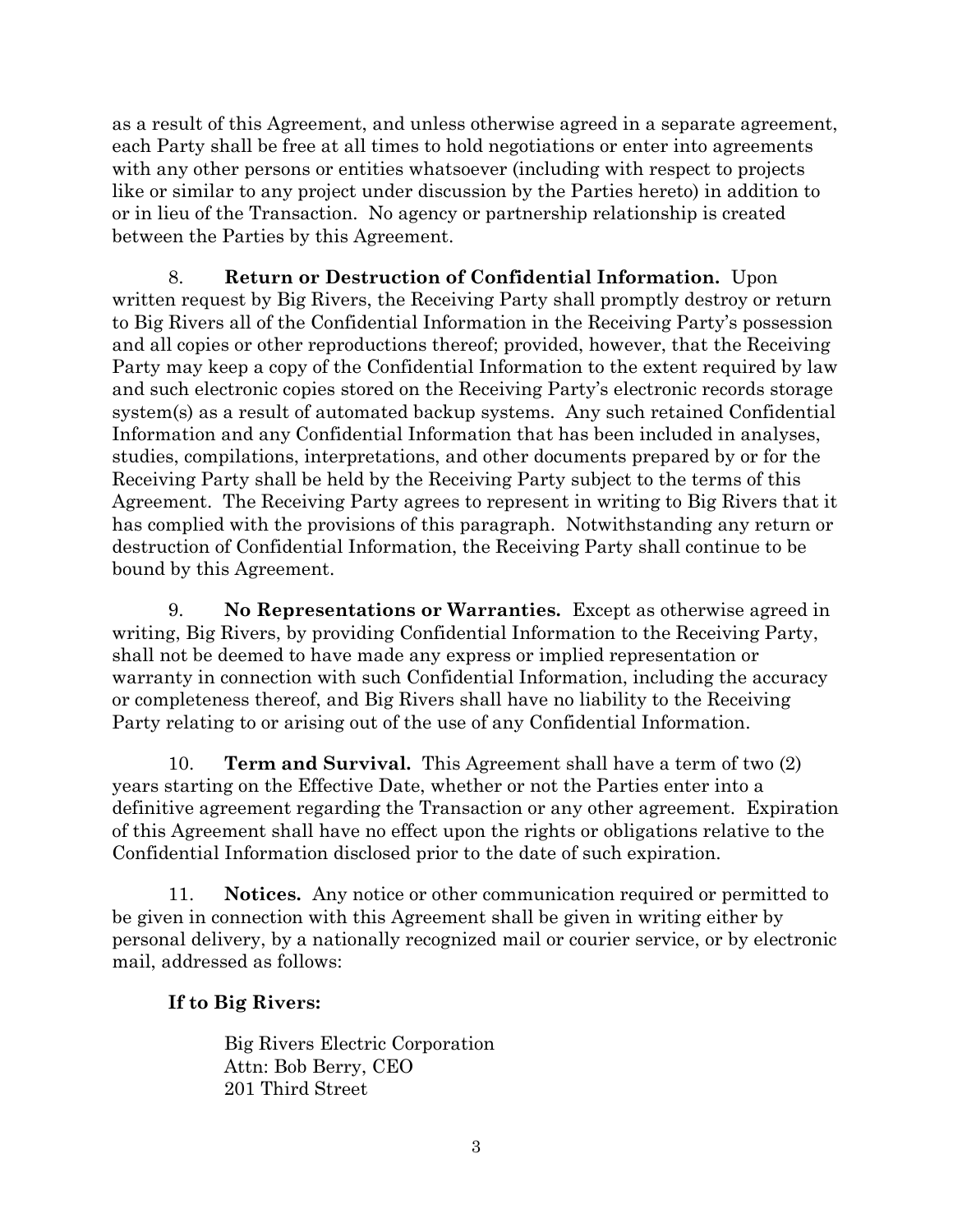Henderson, Kentucky 42420 Phone: 270-993-1561 Email: [Bob.Berry@bigrivers.com](mailto:Bob.Berry@bigrivers.com)

### **If to the Receiving Party:**

| Email: |  |  |
|--------|--|--|

Either Party may change its address for the purposes hereof by notice given in accordance with this paragraph. Any notice given by personal delivery or by a nationally recognized mail or courier service shall be conclusively deemed to have been given on the day of actual delivery thereof and, if given by electronic mail, on the day of transmittal thereof if given during the normal business hours of the recipient and on the day during which such normal business hours next occur if not given during such hours on any day.

12. **Assignment; Successors.** This Agreement is binding upon the Parties and their respective successors and permitted assigns; provided, however, that neither Party may assign this Agreement, whether by operation of law or otherwise, without the prior written consent of the other Party.

13. **Waiver.** No failure or delay by Big Rivers in exercising any right, power, or privilege hereunder shall operate as a waiver thereof, nor shall any single or partial exercise thereof preclude any other or further exercise thereof or the exercise of any other right, power, or privilege hereunder.

14. **Remedies.** The Parties agree that monetary damages are an insufficient remedy in the event of a breach of this Agreement, and that in the event of a breach of this Agreement, or to prevent a breach or contemplated breach, Big Rivers shall be entitled to seek equitable relief, including injunction and specific performance, in addition to all other remedies available at law or equity.

15. **Attorney Fees.** In the event of any legal proceeding by Big Rivers to enforce or protect any rights under this Agreement, Big Rivers shall be entitled to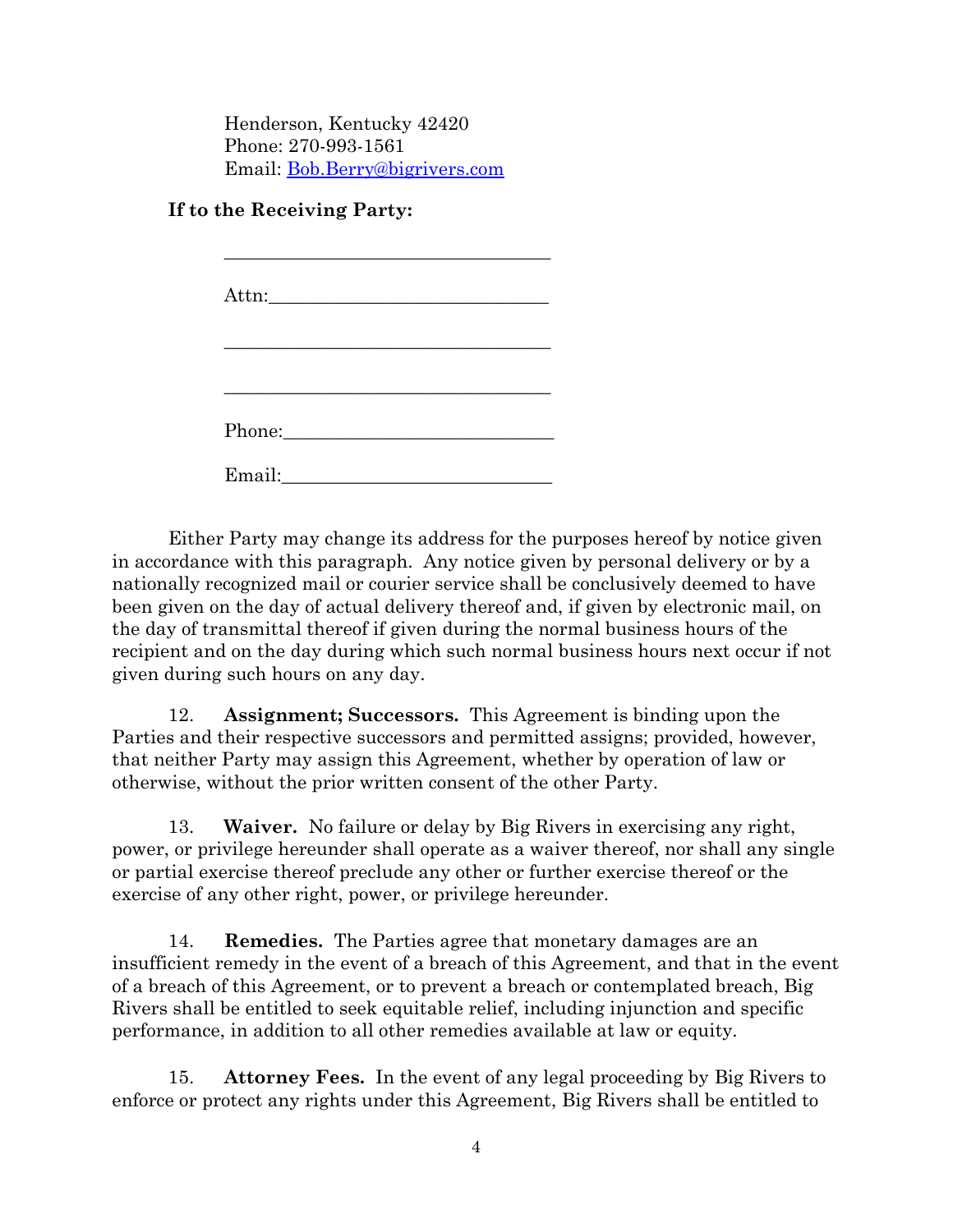recover its costs, including reasonable attorney fees, incurred in connection therewith.

16. **Governing Law.** This Agreement shall be governed by and construed in accordance with the laws of the Commonwealth of Kentucky without regard to any conflict of laws principles thereof that would result in the application of the laws of any other jurisdiction.

17. **Severability.** In the event that any provision of this Agreement is held invalid or unenforceable by a court of competent jurisdiction, then the remainder of this Agreement shall remain in full force and effect.

18. **Entire Agreement; Amendments.** This Agreement constitutes the entire understanding between the Parties with respect to the subject matter hereof and supersedes all prior and collateral communications and understandings, if any, between the Parties relating to the subject matter of this Agreement. This Agreement may be amended, revised, or modified by, and only by, a written instrument duly executed by both Parties.

19. **Interpretation.** The Parties acknowledge that they have participated equally in the drafting hereof, and no provision of this Agreement shall be construed by any Court or other judicial authority against either Party by reason of such Party's being deemed to have drafted or structured such provision.

20. **Headings**. The headings of the sections of this Agreement are inserted for convenience only and do not constitute a part hereof or affect in any way the meaning or interpretation of this Agreement.

21. **Counterparts; Execution; Delivery.** This Agreement may be executed in separate counterparts, each of which shall be deemed to be an original and all of which together shall constitute a single instrument. Signatures of representatives of the Parties transmitted by electronic transmission shall be deemed to be their original signatures for all purposes, and the exchange of copies of this Agreement and of the signature page(s) hereto by electronic transmission shall constitute effective execution and delivery of this Agreement.

# [SIGNATURE PAGE(S) FOLLOW]